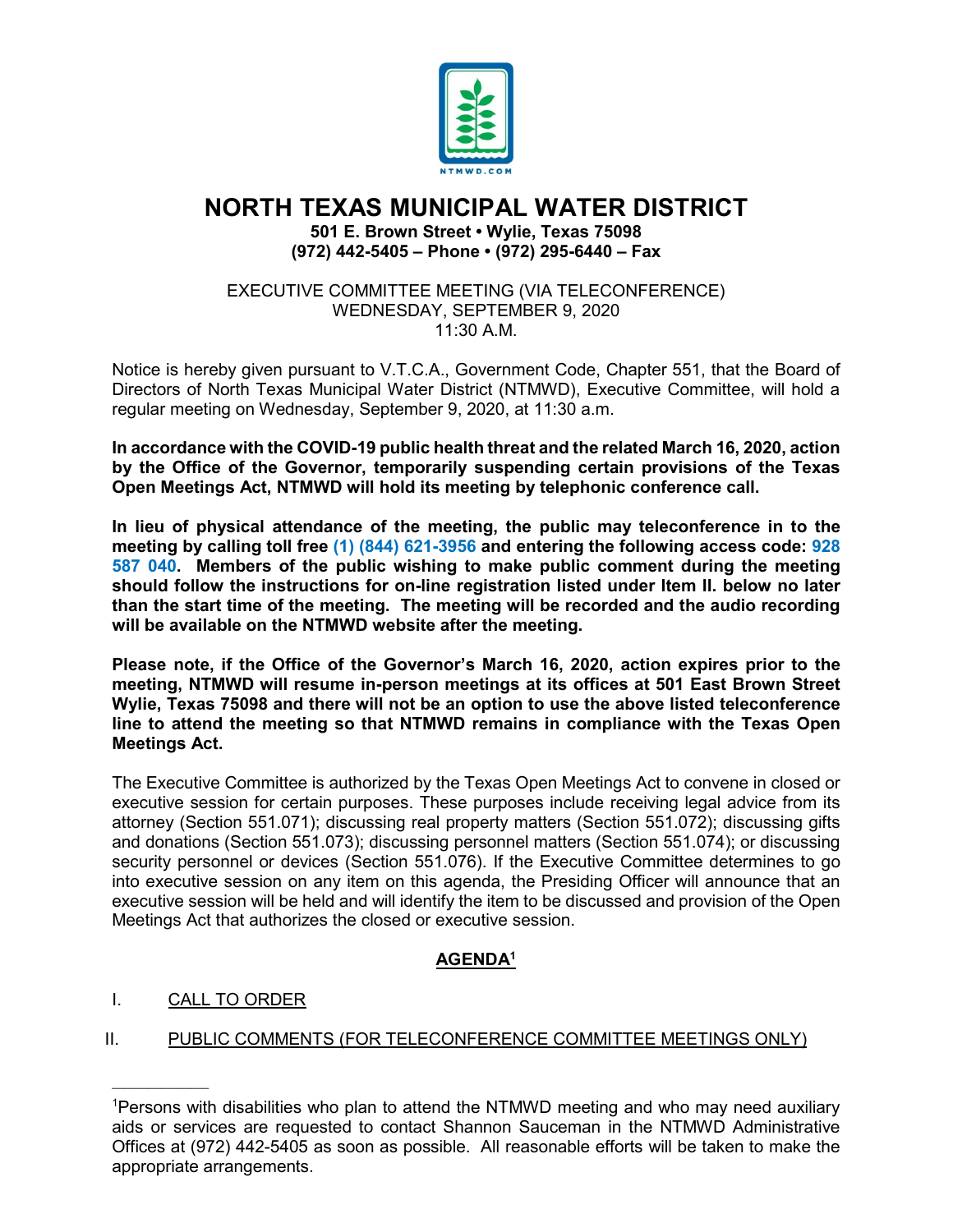INSTRUCTIONS FOR PUBLIC COMMENT ON-LINE REGISTRATION: Prior to the start of the Board meeting, members of the public wishing to provide public comment must submit via email to [PublicRelations.Info@ntmwd.com](mailto:PublicRelations.Info@ntmwd.com) their first and last name, organization, comment topic, mailing address and email address. During the public comment portion of the meeting, speakers will be recognized by name and asked to provide their comments. The time limit is five (5) minutes per speaker, not to exceed a total of thirty (30) minutes for all speakers. The Board may not discuss these items, but may respond with factual or policy information. Public comment is provided for committee meetings held by teleconference during the COVID-19 health threat to confirm the opportunity for two-way communication with the public during the meeting.

### III. ACTION ITEMS

- A. Consider approval of minutes of Executive Committee meeting August 12, 2020
- B. Discuss and possible action on Board Members requested potential future agenda items
	- 1. Request from Director Marvin Fuller for update on water treatment residuals disposal program

#### IV. DISCUSSION ITEMS

- A. Chairman/Interim Executive Director's Status Report concerning legislation and regulatory matters, budgets, current projects and ongoing programs of the District including the Regional Water System, Regional Wastewater System, Regional Solid Waste System, Watershed Protection, and Water Conservation
- B. Update on litigation involving North Texas Municipal Water District/advice from legal counsel, including:
	- 1. *Excel Aircraft, LLC d/b/a Excel Trenching v. NTMWD*, arising out of the Indian Creek Force Main No. 2, Project No. 501-0454-17.
- C. Discuss FY21 salary and benefits of the Interim Executive Director, Deputy Director of Engineering, and Deputy Director of Operations and Maintenance
- D. Discuss format and frequency of Executive Committee meetings
- E. Discuss procedure for referral of agenda items to Board of Directors Committees
- F. Discuss Board of Directors attendance at approved conferences during FY 20-21
- G. Agendas for September 2020 Board meeting and Committee meetings
	- 1. Finance Committee meeting
	- 2. Personnel Committee meeting
	- 3. Legislative Committee meeting
	- 4. Wastewater Committee meeting
	- 5. Water Committee meeting
	- 6. Real Estate Committee meeting
	- 7. Regular Board meeting